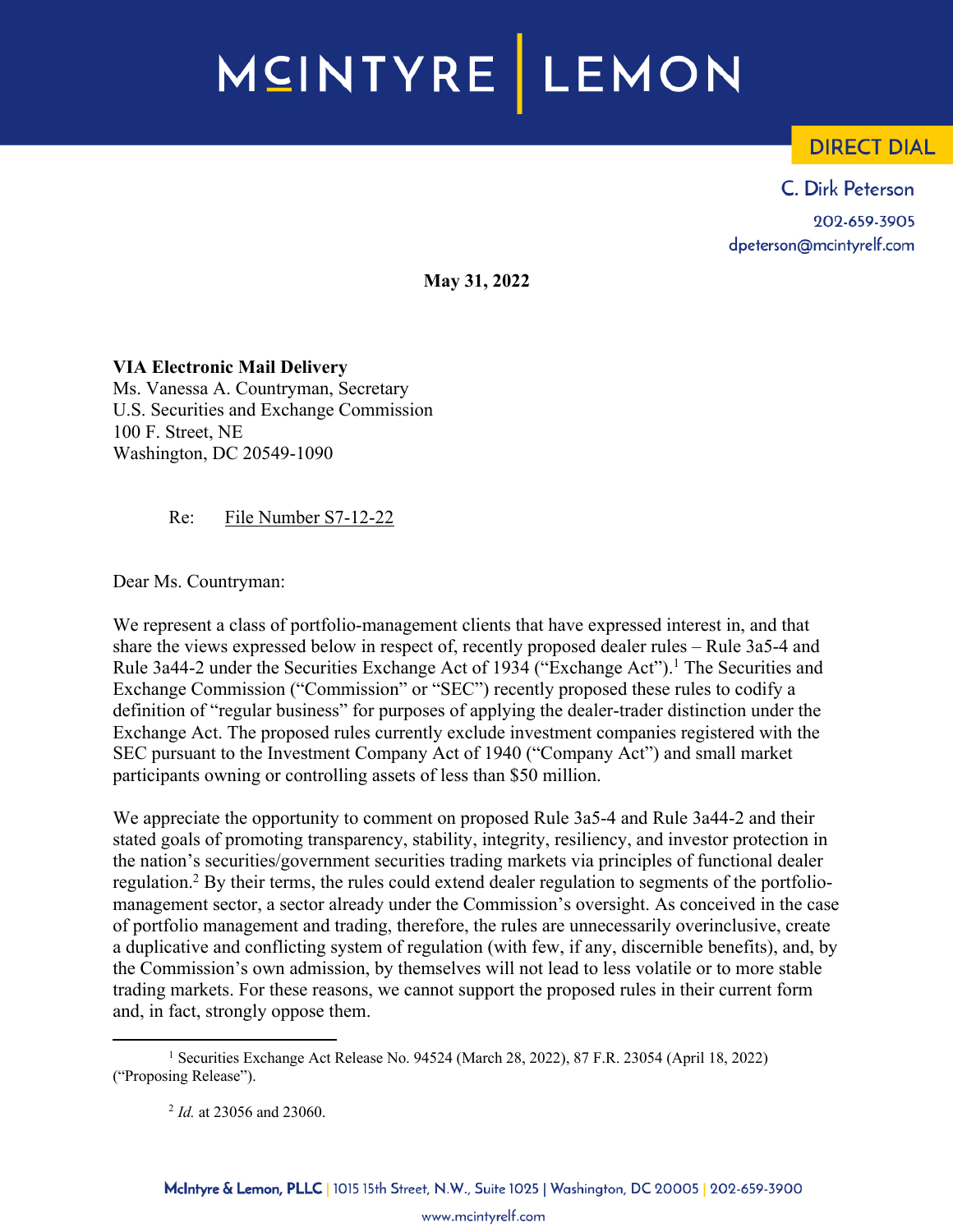Should the Commission proceed to adopt Rule 3a5-4 and Rule 3a44-2, we request that it consider also preserving the trader exclusion, by extending the blanket exclusions from the entirety of any final version, to: (1) all unregistered funds excluded from the Company Act; and (2) asset managers registered under the Investment Advisers Act of 1940 ("Advisers Act") and the accounts they manage (collectively, the "Excluded Traders"). A blanket exclusion for the Excluded Traders, therefore, would continue to recognize their distinct businesses and the separate regulatory regimes envisioned by Congress as more appropriately tailored to their portfolio management and trading.

## **I. EXCHANGE ACT DEALER REGULATION**

#### **A. Regulation of Dealers and Government Securities Dealers**

Section 15 of the Exchange Act grants the SEC authority to register and to regulate persons that are dealers.<sup>3</sup> Section  $3(a)(5)$  of the Exchange Act broadly defines a dealer, in pertinent part, as "any person engaged in the business of buying and selling securities . . . for such person's own account through a broker or otherwise."4 This definition excludes persons that buy and sell securities for their own accounts but not as part of a "regular business" – an exclusion commonly understood as the "trader exclusion."5 For dealers specializing in a government securities business, Section 15C of the Exchange Act grants the SEC the authority to register and regulate government securities dealers.<sup>6</sup> Section  $3(a)(44)$  of the Exchange Act defines a "government" securities dealer" generally to mean "any person engaged in the business of buying and selling

 $415$  U.S.C.  $$78c(a)(5)(A)$ .

 $515$  U.S.C.  $\sqrt[5]{8c(a)(5)(B)}$ . Another exclusion applies to bank activities, including a bank that buys and sells securities for investment purposes on behalf of accounts for which the bank acts as trustee or fiduciary. 15 U.S.C. §78c(a)(5)(C)(ii)(II). *See infra* notes 43-45 and accompanying text for a discussion if bank-sponsored funds may be subject to the proposals, even though the bank managing these funds is expressly excluded from dealer regulation.

<sup>&</sup>lt;sup>3</sup>15 U.S.C. §78o. Registered dealers are required to become members of one or more self-regulatory organizations ("SROs"), such as one or more national securities exchanges on which they have trading privileges and/or the Financial Industry Regulatory Authority ("FINRA"). 15 U.S.C. §78o(b)(8). They are also subject to, among other things, specialized antifraud obligations prescribed by Section 15(c) of the Exchange Act and various operational rules, including the Commission's net-capital and customer protection rules [17 C.F.R. §240.15c3-1 and 17 C.F.R. §240.15c3-3]. 15 U.S.C. §78o(c). They are also required to maintain books and records and are subject to financial reporting to the SEC and relevant SROs. 15 U.S.C. §78q; and 17 C.F.R. §240.17a-3; §240.17a-4; and §240.17a-5.

<sup>6</sup> 15 U.S.C. §78o-5. Government securities dealer regulation establishes shared jurisdiction that divides regulatory authority among the Department of Treasury, the SEC, FINRA, and banking regulators to regulate government securities dealers. Specialized government securities dealers are subject to financial responsibility and recordkeeping rules prescribed by Treasury. *See* 17 C.F.R. §402 (minimum net capital); 17 C.F.R. §403.5 (custody requirements).; and 17 C.F.R. §§404.2 and 404.3 (recordkeeping and records preservation).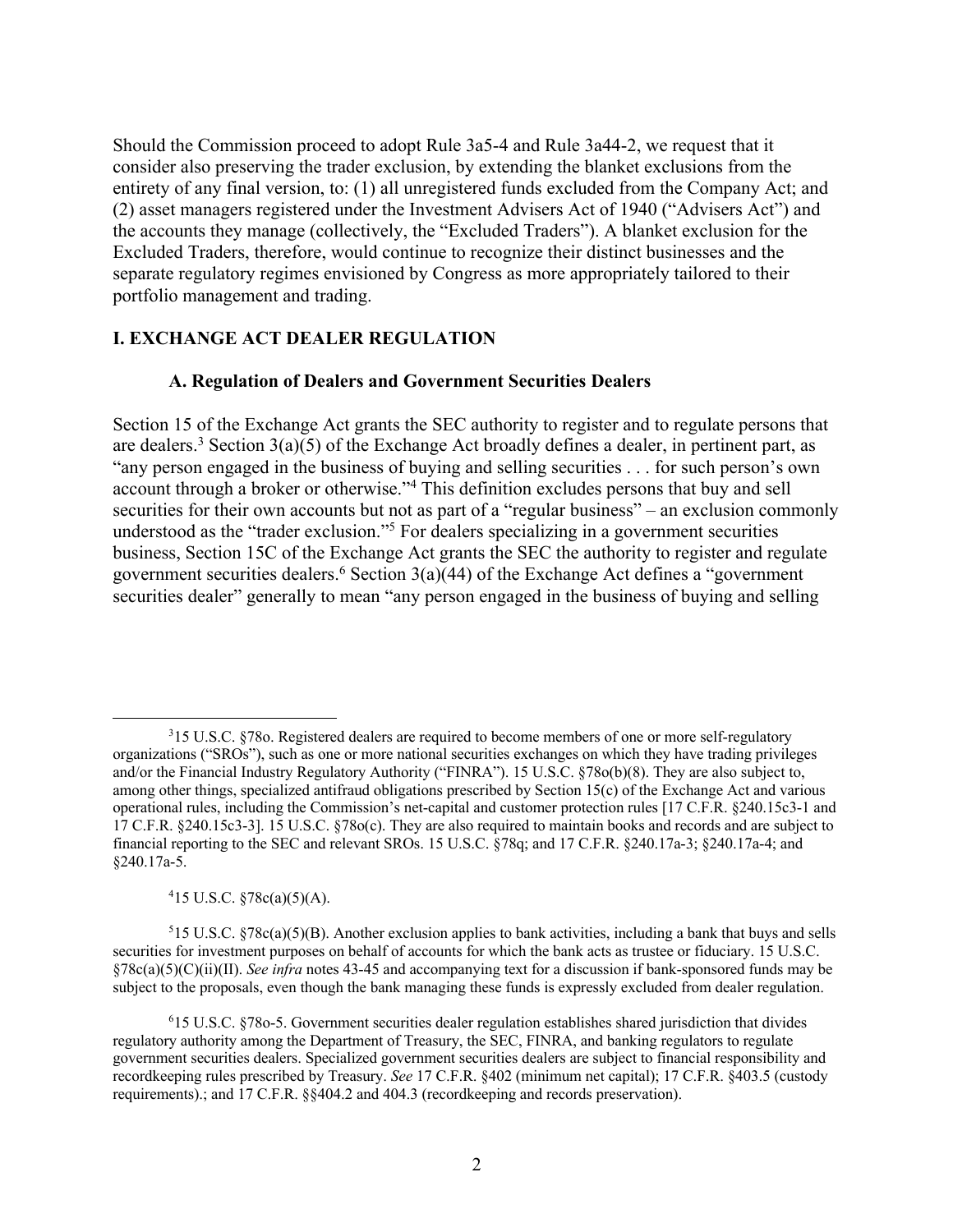government securities for his own account, through a broker or otherwise  $\dots$ ."<sup>7</sup> This definition similarly excludes traders in government securities.<sup>8</sup>

Historically, portfolio management and trading have relied on the trader exclusion based on longstanding norms and interpretative positions summarized below. These longstanding norms should not be overturned by expanding dealer regulation to capture the Excluded Traders.

# **B. Scope of the Proposed Dealer Rules**

# **1. Requests for Comment**

Perhaps in anticipation of the expansive reach of the proposals, the SEC asked if private funds (*i.e.*, those organized in reliance on exclusions from the Company Act in Section 3(c)(1) and Section  $3(c)(7)$ ), asset managers, and other market participants should be excluded or, if captured, specifically whether private funds could comply with substantive dealer regulation.<sup>9</sup> The SEC further asked if the concept of "liquidity provider" is an appropriate measure of dealer status.<sup>10</sup>

All unregistered funds excluded from the Company Act (not just registered funds) and all registered investment advisers, including their managed accounts, should not be regulated as dealers for the reasons discussed below. The concept of "liquidity provider" is a flawed measure of dealer status to the extent it establishes, in effect, an irrebuttable, *per se* test of liquidity based on trading strategies as synonymous with dealer activity. <sup>11</sup> The Commission's casual disregard of business intent in favor of a single-element, *per se* liquidity test based on trading strategies is hostile to reliance on established precedent and operating norms that traditionally recognized business intent as an important element of the dealer-trader distinction.<sup>12</sup>

<sup>10</sup> *Id*. at 23070.

<sup>11</sup> In an attempt to have it both ways, the Commission said it would retain historical precedent only insofar as it would apply to market participants that do not otherwise trigger the liquidity standards proposed to be codified in the rules. Proposing Release at 23062, fn. 87, and 23077.

<sup>12</sup> The Proposing Release asserts that function, not intent, now matters. Proposing Release at 23062, fn. 91, 23065, 23066, fn. 131, and 23079. Thus, if the rules are adopted as proposed, an Excluded Trader will have no control over its status as a dealer, even though it is legally organized and regulated consistent with its fund investment and portfolio-management business and it never holds its business out to the public as a dealer business, all contrary to the statutory text of the market-maker definition incorporating intent to hold out a market-making business and longstanding precedent guiding the dealer-trader distinction. *See infra* notes 41-42 and accompanying text regarding dealer-trader precedent.

<sup>7</sup> 15 U.S.C. §78c(a)(44). Government securities include, not only Treasury securities (*e.g.,* direct obligations of, and/or securities guaranteed by, the United States), but also the securities of government-sponsored agencies and enterprises. *See* 15 U.S.C. §77c(a)(42).

 $8$  15 U.S.C.  $$78c(a)(44)(A)$ .

<sup>9</sup> Proposing Release at 23064 and 23077.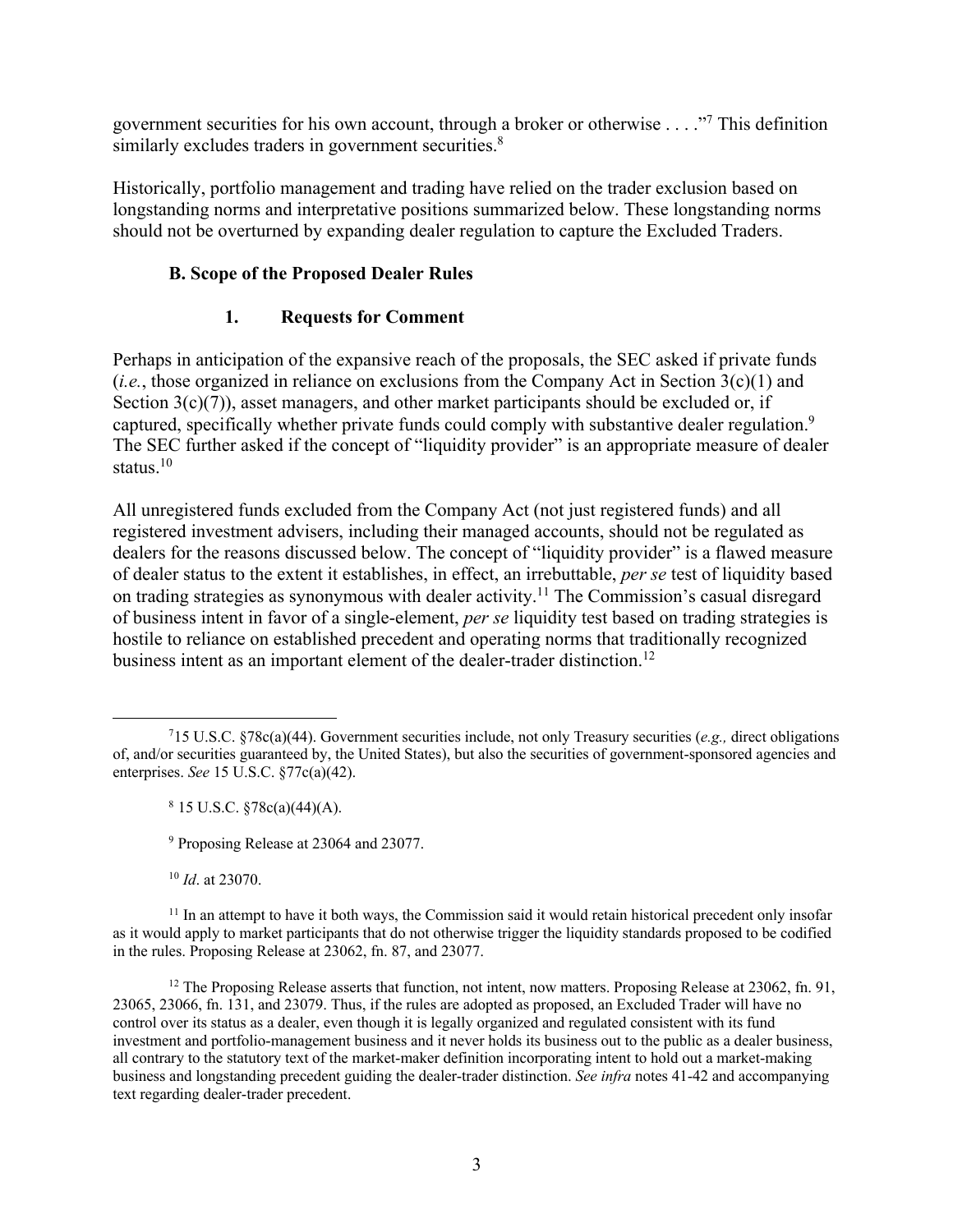Left unanalyzed were the irreconcilable regulatory consequences of imposing a dealer regime on the fund sector and its registered investment advisers (and/or control affiliates in a fund complex). For instance, the leverage prescriptions of the Commission's net-capital rule<sup>13</sup> pose an existential threat to leveraged funds because those funds most certainly would be unable to comply and continue operations consistent with their stated business intent and disclosures to investors. Indeed, their inability to comply with the Company Act's leverage restrictions is one reason they are excluded from the Company Act.<sup>14</sup> Omitted from consideration was the extent to which a back-door imposition of leverage restrictions via the Exchange Act's net-capital rule could possibly be consistent with Congress' clear and longstanding deregulatory intent for unregistered funds. Furthermore, the application of the net-capital rule more broadly frustrates effective portfolio management because the make-up of a securities portfolio, fluctuations of netasset value, and liquidations of portfolio holdings for redemptions or otherwise would hardly be expected to comply with the continuous capital maintenance requirements and the attendant securities haircuts, concentration charges, and withdrawal limits of the net-capital rule.<sup>15</sup> Essentially, the Commission here would be forcing a square peg into a round hole.

Standards of care also are in conflict. An investment adviser is a fiduciary where a dealer most certainly is not. Moreover, the proposed rules jeopardize accepted portfolio-management fee structures to the extent the trading activities of registered investment advisers (and/or their control affiliates) are now functionally treated as dealer activities. For example, the Advisers Act conditionally permits investment advisers to charge a carried interest (*i.e.* profits interest) based on total fund performance, including, in part, performance derived from portfolio trading.<sup>16</sup> In conflict, FINRA's prohibition against sharing in customer profits could extend to carried interest presumably since the proposed liquidity standards recharacterize portfolio management and trading now as dealer and/or *de facto* market-making activity. <sup>17</sup> These examples of conflicting

<sup>13</sup> 17 C.F.R. §240.15c3-1(a)(1)(i) and (ii) and (c)(1).

 $14$  The legislative history of the private fund exclusions from the Company Act reveals Congress knew that private funds had potential to hold substantial assets but the public interest was insufficient to warrant subjecting them to the substantive governance and other operational regulations of the Company Act. *See, e.g.,* Investment Trusts and Investment Companies: Hearings on S. 3580 Before the Subcomm. on Securities and Exchange of the Senate Comm. on Banking and Currency,  $76<sup>th</sup>$  Cong., 3<sup>rd</sup> Sess., 179 (1940) (statements of Senator Wagner and David Schneker, Chief Counsel, Investment Trust Study, SEC). Not only did Congress not seek to restrict the universe of unregulated funds, it expanded it in 1996 to exclude a class of private funds comprised of qualified purchasers. *See* National Securities Markets Improvement Act of 1996, Pub-L 104-290 (1996).

<sup>15</sup> 17 C.F.R. §240.15c3-1(c)(2)(vi), (c)(2)(vi)(M), and (e)(2)-(3).

<sup>16</sup> *See* 17 C.F.R. §275.205-3.

<sup>17</sup> FINRA Rule 2150(c)(1)(A). Rule 2150(c)(2) conditionally permits a profits fee but only if a brokerdealer is acting in its dual capacity as investment adviser. However, application of dealer regulation to investment advisers would create irreconcilable issues of the capacity of the adviser where an adviser exercises discretion and/or charges a management fee in respect of the management of an unregistered fund, including portfolio trading. On one hand, the SEC has taken the position that the exercise of discretion and the charge of an asset-based fee are investment adviser functions. *See* Securities Exchange Act Release No. 51523 (April 12, 2005), 74 F.R. 20424 (April 19, 2005). On the other hand, implication of the liquidity standards treats portfolio trading as *per se* dealer activity. Therefore, in what capacity does the adviser manage portfolio trades – as fiduciary per the Advisers Act or as dealer per the Exchange Act?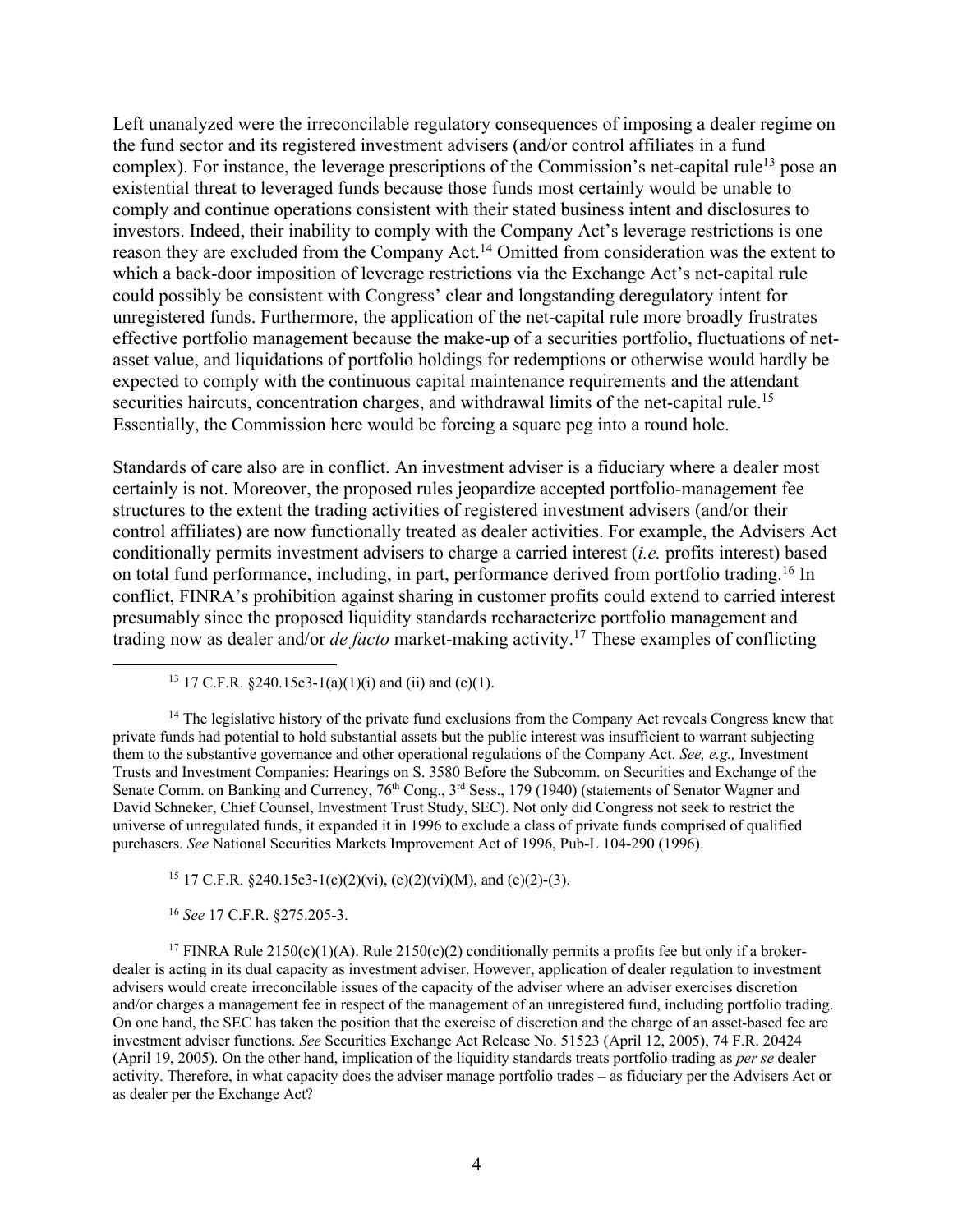regulatory impacts are strong evidence that inexplicably regulating a portfolio-management business as if it legitimately were a dealer business is demonstrably unsupportable by separate and oftentimes conflicting regulatory regimes.

The layering of dealer regulations onto the portfolio-management sector also creates a duplicative system of new regulations that the SEC itself conceded "will not by themselves necessarily prevent future market disruptions . . . ."18 Contrary to the implications of the Proposing Release, unregistered funds and their asset managers are not left unregulated. In fact, the Commission has examination authority over all unregistered fund activities, including access to all trading and financial records required to be preserved by the fund's asset manager.<sup>19</sup> Moreover, unregistered fund assets must be in the custody of a bank or registered brokerdealer;<sup>20</sup> the fund is subject to independent audit;<sup>21</sup> fund limited partners/members must annually receive audited financial statements;<sup>22</sup> and all portfolio management and trading, including any risks posed by carried interest, are subject to fiduciary standards,  $2<sup>3</sup>$  all of which is under the Commission's regulatory oversight and examination authority under the Advisers Act.

Moreover, the SEC already has other regulatory tools at its disposal to more appropriately address market-structure issues to "detect, investigate, understand, or address market events."24 And these tools go well beyond and more robustly enhance market transparency than Form PF filings cited by the Proposing Release. For starters, the institutional equity trading of

<sup>18</sup> Proposing Release at 23060.

<sup>19</sup> 17 C.F.R. §275.204-2(a)(3), (a)(7), (c)(1), and (e)(1). We are hard-pressed to see how the SEC's brokerdealer or Treasury's government securities recordkeeping requirements appreciably improve the Commission's oversight posture of Excluded Traders' recordkeeping.

<sup>20</sup> 17 C.F.R. §275.206(4)-2(a)(1). The Advisers Act custody rule and fiduciary standards more appropriately regulate fund custody for portfolio management and trading purposes than Exchange Act Rule 15c3-3, which requires dealers to reduce securities in custody to possession and control and lock in and perform reserve calculations of funds moving through a special reserve bank account. Therefore, aspects of Rule 15c3-3 would most surely inhibit a nimble portfolio-management process.

<sup>21</sup> 17 C.F.R. §275.206(4)-2(b)(4). The independent audit under the Advisers Act would largely duplicate the annual audit requirements of Exchange Act Rule 17a-5.

<sup>22</sup> 17 C.F.R. §275.206(4)-2(b)(4)(i).

<sup>23</sup> *SEC v. Capital Gains Research Bureau, Inc.*, 375 U.S. 180, 191-192 (1963) (stating that the Advisers Act reflected "a congressional recognition 'of the delicate fiduciary nature of an investment advisory relationship,' as well as a congressional intent to eliminate, or at least to expose, all conflicts of interest which might incline an investment adviser— consciously or unconsciously—to render advice which was not disinterested") (footnotes omitted). The fiduciary standard of care between an adviser and its clients, such as an adviser to a sponsored unregistered fund, generally includes the duty to: (i) disclose to, and in specified cases obtain the consent of, clients of conflicts of interest, (ii) obtain best execution of client portfolio transactions, (iii) recommend suitable transactions, and (iv) act with utmost and exclusive loyalty to clients. *See* Investment Advisers Act Release No. 5248 (June 5, 2019), 84 F.R. 33669 (July 12, 2019). *See also In the Matter of Alfred C. Rizzo*, Investment Advisers Act Release No. 897 (Jan. 1, 1984); *In re Kidder, Peabody & Co., Inc.*, 43 S.E.C. 911, 915 (1968); and *Interfinancial Corporation*, SEC No-Action Letter (pub. avail. Mar. 18, 1985).

<sup>24</sup> Proposing Release at 23056.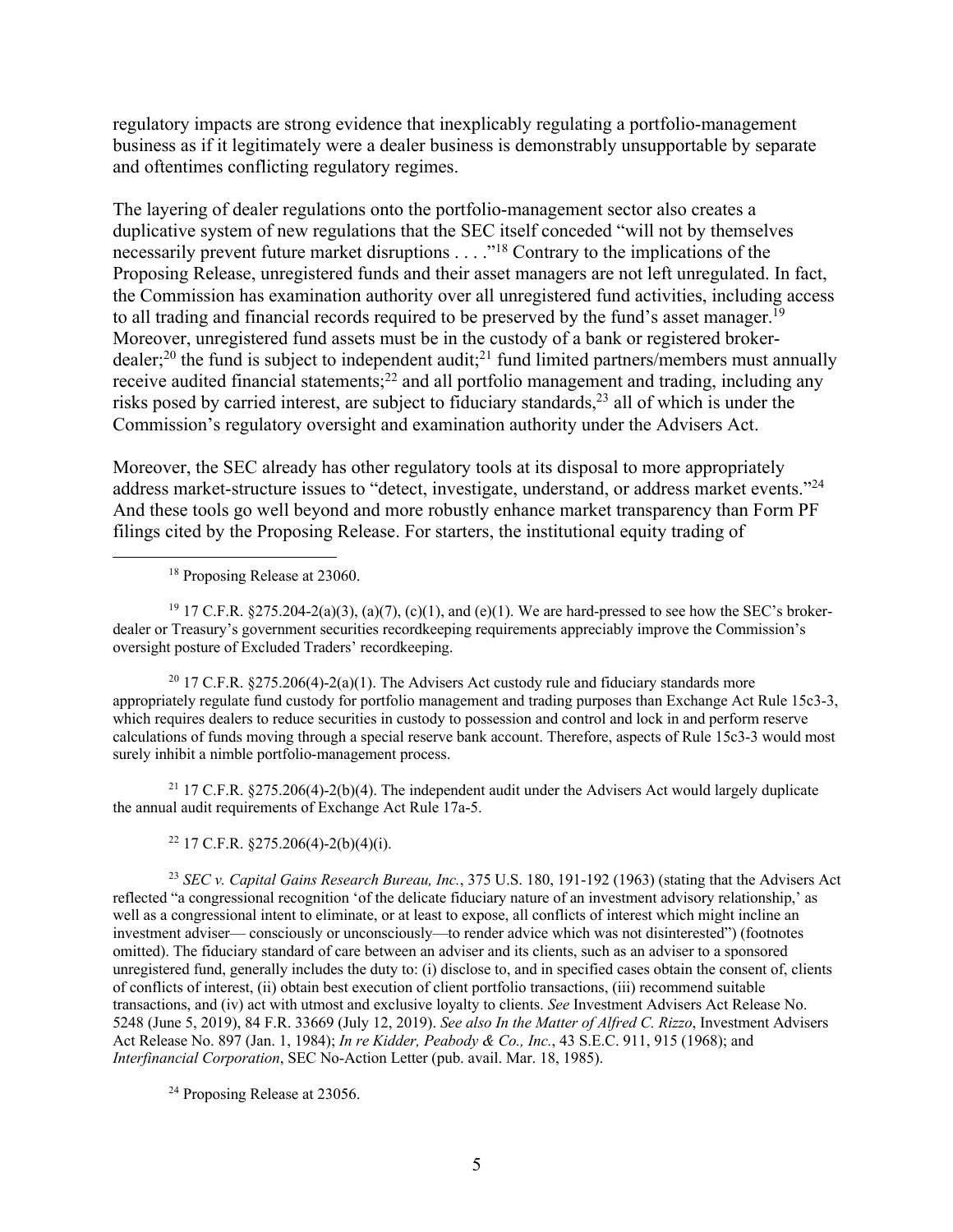unregistered funds and fund complexes is subject to reporting on Form 13H as part of the Commission's large trader reporting regime. <sup>25</sup> Also significant is the reporting of the entire life cycle of a fund's equity trades through the consolidated audit trail ("CATs Reporting").<sup>26</sup> Other reporting includes similar and some overlapping reporting of discretionary assets under management required by Rule 13f-1 and Form 13F.<sup>27</sup> The express market utility of these reporting regimes was to enhance the oversight, transparency, and integrity of the markets by increasing the SEC's access to market data and trading history. 28

Left undeployed is three-decades-old rulemaking authority codified in Section 9(i) of the Exchange Act, which authorizes the Commission "to prohibit or constrain, during periods of extraordinary market volatility, any trading practice in connection with the purchase or sale of equity securities that the Commission determines (A) has previously contributed significantly to extraordinary levels of volatility that have threatened the maintenance of fair and orderly markets; and (B) is reasonably certain to engender such levels of volatility if not prohibited or constrained."29 In support of the proposals, the Commission viewed certain trading practices –

<sup>26</sup> 17 C.F.R. §242.613 was first adopted in Securities Exchange Act Release No. 67457 (July 18, 2012), 77 F.R. 45722 (Aug. 1, 2012) and, over the past eight years since, SROs have submitted multiple reporting plans and the Commission has adopted enhancements to the transparency and financial information in CATs Reporting most recently two years ago.

#### <sup>27</sup> 17 C.F.R. §13f-1.

<sup>28</sup> Said the Commission, "[t]he large trader reporting requirements are designed to provide the Commission with a valuable source of useful data to support its investigative and enforcement activities, as well as facilitate the Commission's ability to assess the impact of large trader activity on the securities markets, to reconstruct trading activity following periods of unusual market volatility, and to analyze significant market events for regulatory purposes." Release No. 64976 at 46960. At adoption of Rule 613, the Commission lauded CATs Reporting as allowing "regulators to efficiently and accurately track all activity in NMS securities throughout the U.S. markets." Release 67457 at 45723.

<sup>29</sup> 15 U.S.C. §78i(i). Congress included the authority in Section 9(i) among a package of market-regulatory tools contained in the Market Reform Act, all of which Congress emphasized would "strengthen the SEC's oversight of . . . securities markets and the participants in those markets. It will safeguard the capital formation mechanisms in this country. And, furthermore, it will protect investors and enhance investor confidence. This may be the most important feature of the bill." 136 Cong. Record S13,771 (daily ed. Sept. 28, 1990) (statement of Sen. Dodd).

<sup>25</sup> 17 C.F.R. §240.13h-1. The SEC adopted Rule 13h-1 in 2011 [Securities Exchange Act Release No. 64976 (July 27, 2011), 76 F.R. 46960 (Aug. 3, 2011)] under authority granted by the Market Reform Act of 1990 [Pub. L. 101-432, 104 Stat. 963 (October 16, 1990)] ("Market Reform Act"), which comprises a set of initiatives in response to the market break of October 1987 and perceived evolutionary changes in the equity markets caused by increased institutional and proprietary trading. The legislative history to the Market Reform Act shows that Congress believed that large trader reporting, among other things, was necessary because "[a]dvances in communications technology, together with the growth of institutional investors, has resulted in significant changes in trading activity and trading strategies. With huge pools of cash and the use of computer-driven automated trading strategies, institutions can rapidly trade millions of shares of stock and thousands of futures contracts in seconds. The markets of 1990 bear little resemblance to the markets of only a decade ago." 136 Cong. Rec. S12,548 (daily ed. Aug. 4, 1990) (statement of Sen. Riegel). Congress in 1990 recognized that advancements in trading were not tantamount to dealer status requiring expanded dealer regulation. Nevertheless, the Commission now almost verbatim borrows the familiar refrain of automated market trading and evolutionary technology as the impetus for the proposed dealer rules, thus begging the question why the Commission has again returned to the regulatory well, as it were, given the tools provided by Market Reform Act.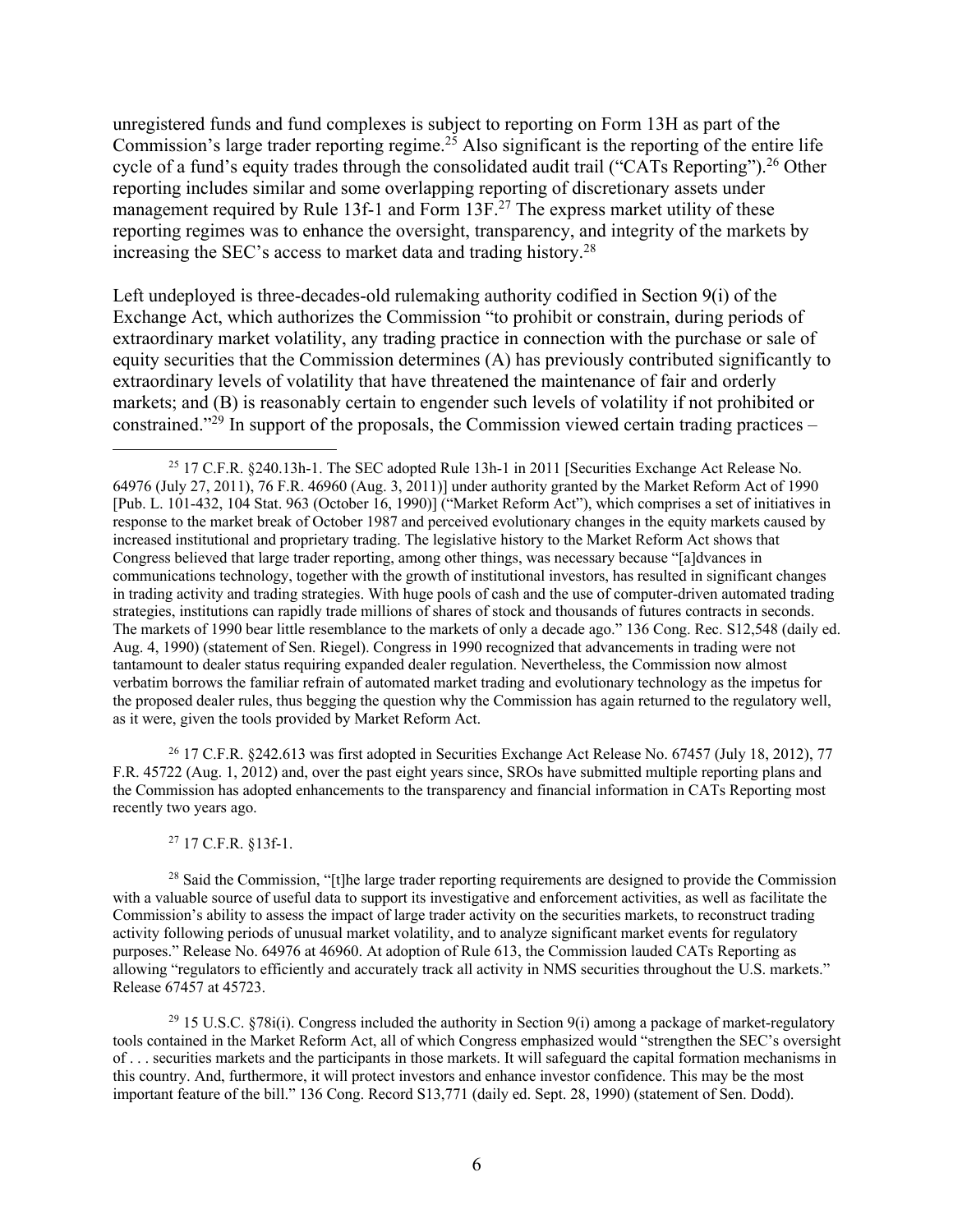the removal of liquidity by rapid electronic trading – as contributing to disruptions of the Treasury market.<sup>30</sup> If addressing trading practices unduly contributing to market volatility were truly the goal, it seems invoking the authority under Section 9(i) and seeking similar authority for the Treasury market, if necessary, would be a more relevant and constructive first path forward than expanding dealer regulations having dubious utility and difficult enforceability.

A discussion of the Commission's market-based authority, however, is conspicuously absent from consideration. No mention was made of the success, failure, or any needed modifications of the large trader regime or the CATs Reporting program, or the reasons for leaving authority unexercised, or additional legislative authority needed to address any remaining gaps, if any, in the Treasury market compared to the equity markets. Because the expansion of the proposed dealer rules, by the Commission's own admission, will not entirely achieve the stated market goals, we recommend replacing them with a more robust exploration of the Commission's current authority under the Market Reform Act (exercised and unexercised), current trade reporting regimes, and any other market-based alternatives to more appropriately tailor rulemaking to the stated goals of market transparency, stability, integrity, resiliency, and attendant investor protection.

# **2. Proposed Meaning of Regular Business**

The proposed rules seek to identify a regular dealer business on the basis of three qualitative standards and, in the case of government securities dealers, an additional quantitative standard, each intended as a proxy for "liquidity" as a *per se,* codified test of a dealer business. According to the proposals, a regular business of a securities or a government securities dealer constitutes a "routine pattern" of buying and selling securities/government securities such that trading has the effect of providing liquidity to other market participants as a result of one or more of the following qualitative standards:

- "routinely making roughly comparable purchase and sales of the same securities/government securities in a day;" or
- "routinely expressing trading interests that are at or near the best available prices on both sides of the market and that are communicated and represented in a way that makes them accessible to other market participants;" or
- "earning revenue primarily by capturing the bid-ask spreads, by buying at the bid and selling at the offer, or from capturing any incentives offered by trading venues to liquidity-supplying trading interests" (collectively, the "Qualitative Standards").

An additional quantitative standard is added to identify a regular business of a government securities dealer if trading in each of four out of the last six months constituted more than \$25 billion of the trading volume of government securities ("Quantitative Standard").

<sup>&</sup>lt;sup>30</sup> Proposing Release at 23060.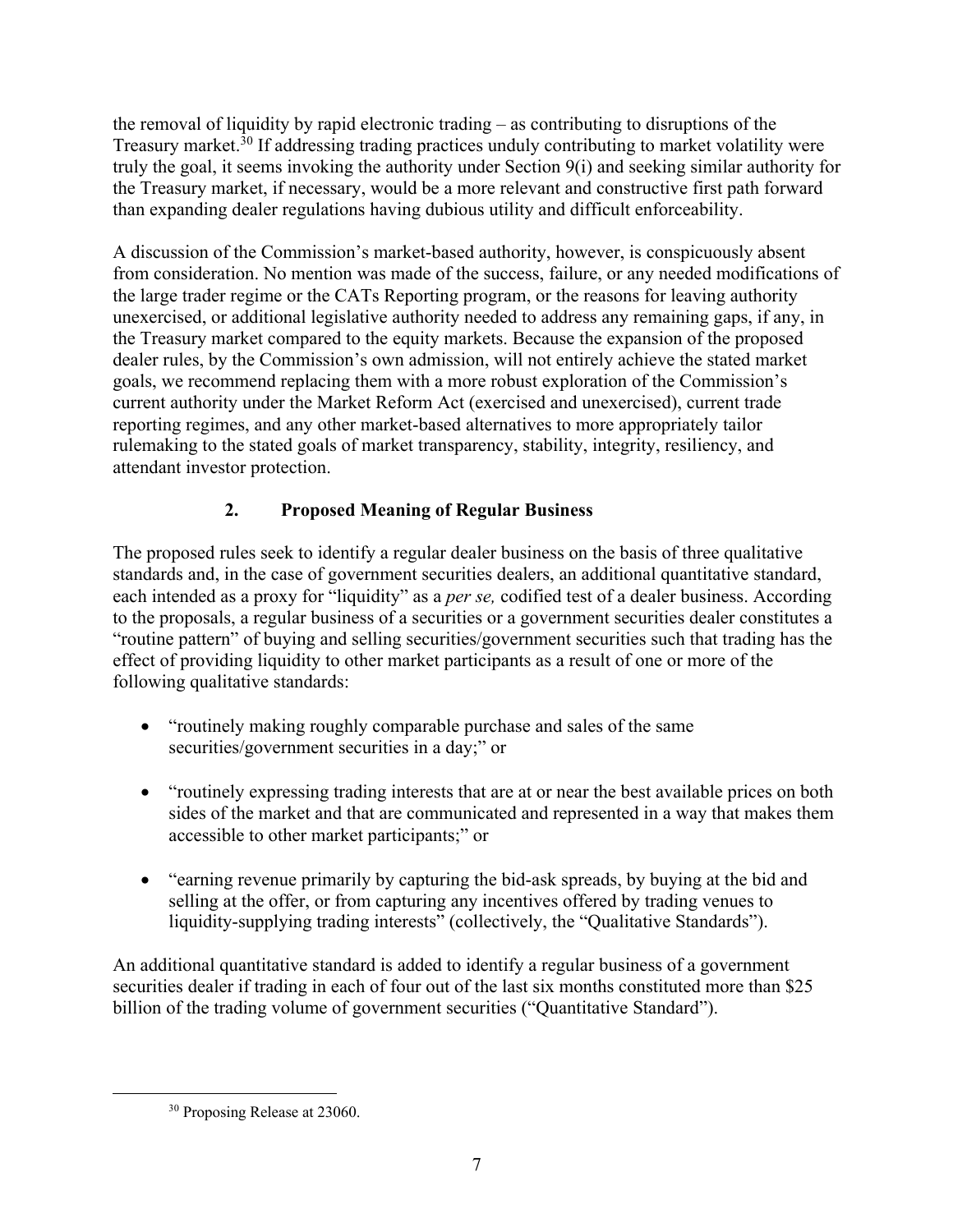The Qualitative Standards incorporate, in part, traditional portfolio management and trading strategies that heretofore have not been viewed by themselves as dealer activity. That is, portfolio management has historically included, among other things, hedging and arbitrage strategies that implement offsetting long/short positions in the same or similar securities,<sup>31</sup> effect repos and reverse repo transactions under similar strategies using government securities,<sup>32</sup> and seek to derive value, positive fund performance, and portfolio-trading revenues by taking advantage of pricing differentials in bid-ask spreads. Does the daily implementation of these historical portfolio management strategies mean an Excluded Trader is now a *de facto* market maker because the strategy "routinely makes roughly comparable purchase and sales of the same securities"? Or earns revenue as dealer by "primarily by capturing the bid-ask spreads, by buying at the bid and selling at the offer"? Or by taking long/short positions or seeking arbitrage opportunities, are portfolio trading strategies "routinely expressing trading interests that are at or near the best available prices on both sides of the market and that are communicated and represented in a way that makes them accessible to other market participants" as *de facto* market maker?

Additionally, the Commission's introduction of "liquidity provider" to create *per se* dealer status based on trading strategies effectively eliminates a statutory element of intent and longstanding interpretative precedent, as well as replaces the statutory text of "regular" and "continuous" with an amorphous notion of "routine" patterns of providing liquidity,  $33$  which the Commission describes imprecisely as falling somewhere between occasional and continuous.<sup>34</sup> Aside from the unenforceability of the Qualitative Standards from a compliance and administration standpoint, they are guaranteed to capture a class of inadvertent dealers that extend beyond unregistered funds and certain of their affiliates under common control and likely would extend to trading activities of family offices, qualified retirement benefit plans, and insurance company general accounts, all active securities/government securities traders that have not on their face been viewed until now as dealers.

A significant reordering of the trader exclusion by reference to the proposed liquidity proxies in the Qualitative and Quantitative Standards would reasonably expect more robust support than a single source, containing a single reference to liquidity, as an apparently "long-identified" position that liquidity provision is *de facto* dealer status and, therefore, justification for using notions of liquidity based on trading strategies as a single, *per se* test of a regular dealer

<sup>32</sup> *Id.*

<sup>31</sup>*See, e.g., Continental Grain Company*, SEC No-Action Letter (pub. avail. Nov. 6, 1987) and *Louis Dreyfus Corporation*, SEC No-Action Letter (pub. avail. July 23, 1987) (no-action confirming that active government securities traders that deployed long/short trading strategies could permissibly rely on the trader exclusion).

<sup>&</sup>lt;sup>33</sup> For example, and contrary to the Commission's assertion that no statutory element of intent exists, a dealer is a market maker if it holds itself out as willing to buy and sell securities on a *regular* and *continuous* basis. *See infra* notes 41-42 and accompanying text for a discussion of the dealer-trader interpretative precedent.

<sup>&</sup>lt;sup>34</sup> Proposing Release at 23066.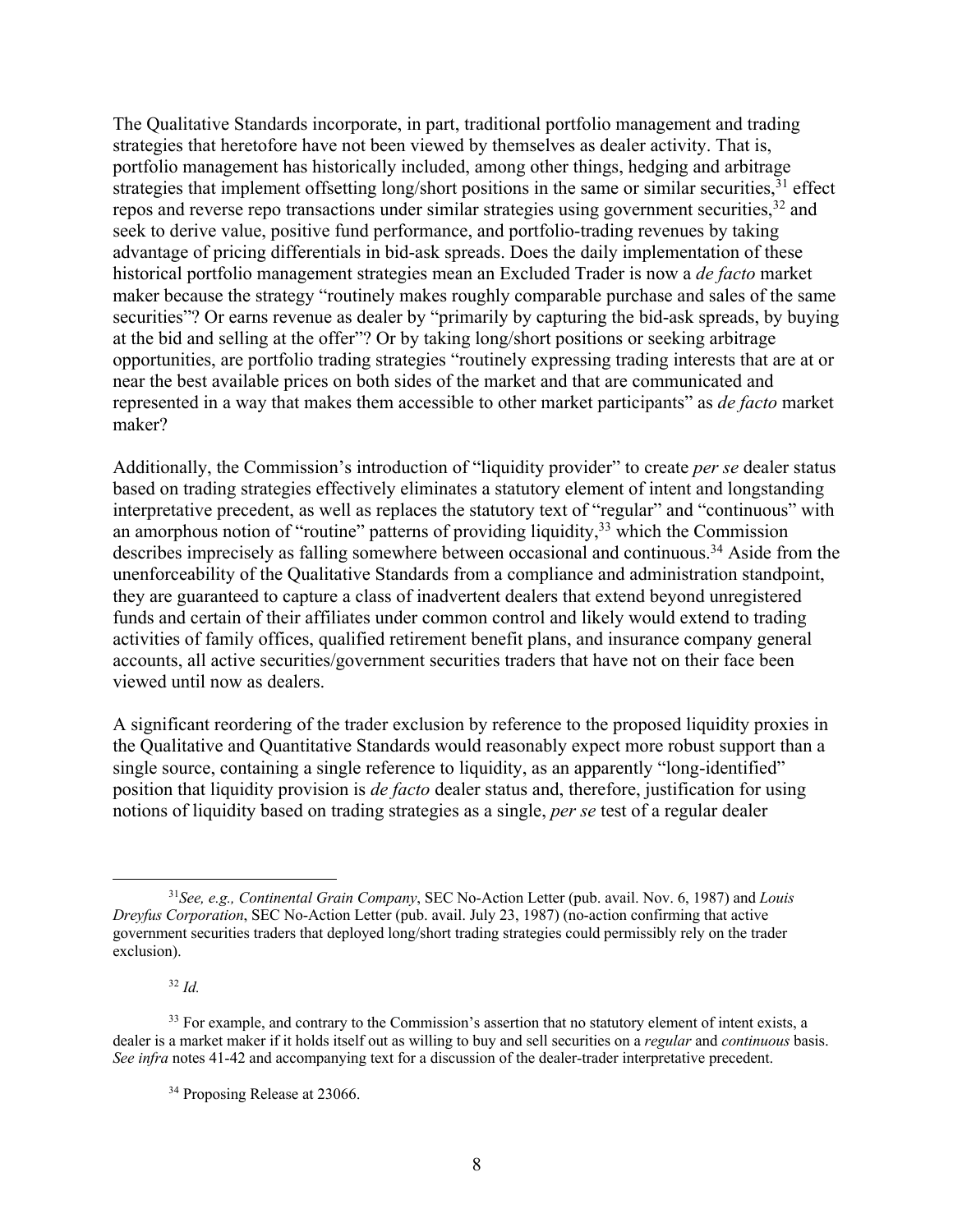business. <sup>35</sup> As far as we can surmise, this newly conceived "long-identified" position certainly has not ever before been the exclusive factor animating the dealer-trader distinction.

Because of their material deviation from accepted and historical precedent, as applied, their imprecision and questionable enforceability, and their capture of traditional portfolio management strategies, we strongly oppose the use of the Qualitative and Quantitative Standards to reclassify and regulate the regular business of the Excluded Traders as a dealer business.

# **3. Proposed Meaning of Account**

The meaning of account is a key element of the proposed rules. The rules apply to an account in the name of the market participant itself. They do not include an account in the name of a registered fund or a small market participant but do extend to "control" accounts<sup>36</sup> and those "held by" or for the "benefit of" market participants other than accounts for the benefit of a registered fund, a small market participant, or a registered securities/government securities broker-dealer.

The proposals construct a complex regime of aggregation and attribution principles in order to address a manufactured concern of avoidance structuring, which has the effect of casting a wide net to capture accounts at the "legal-entity level," presumably meaning accounts under common control in a fund complex. This potentially creates multiple inadvertent dealers within a single fund complex and issues of compliance whether to register as dealer multiple funds or a single enterprise-wide adviser. Not clear is if the principle of control accounts and related principles of attribution and aggregation extend to remote affiliations under common control in a holding company structure. We presume the answer is they do not, although the Proposing Release is

<sup>&</sup>lt;sup>35</sup> For this proposition, the SEC cites several times to a single statement in Securities Exchange Act Release No. 46745 (Oct. 30, 2002), 67 F.R. 67496, 67499 (Nov. 5, 2002) ("2002 Release"), stating a person may be a dealer by "acting as a *de facto* market maker whereby market professionals or the public look to the firm for liquidity." And, even in this 2002 Release, the SEC pointed to other factors as relevant to the status as a dealer. References to liquidity provision as a factor in dealer status seems more recent and is always stated as one of many factors to consider, not the sole factor. *See also* Securities Exchange Act Release No. 83062 (April 18, 2018), 83 F.R. 21574, 21653 (May 9, 2018) (in proposing Regulation Best Interest, noting dealer activity "may" include, as part of a multifactor test, acting as a liquidity provider); and Securities Exchange Release No. 63452 (Dec. 7, 2010), 75 F.R. 80174, 80177 (Dec. 21, 2010) ("Swaps Dealer Release") (noting a dealer may include, among other factors, providing liquidity services to investors). Unregistered funds, as exempt traders, do not provide any services, much less liquidity services, to outside customers. They trade strictly for their own account. The Commission's enforcement staff in administrative enforcement actions has invoked liquidity as a measure of dealer status, but unlike the proposals here, only as part of a multi-factor test that has included other factors, such as, interacting with public customers, having a regular clientele, and acting as an underwriter. *See*, *e.g., In the Matter of Ironridge Global Partners, LLC*, Admin. Release No. 3298 (Nov. 5, 2015); and *In the Matter OX Trading,* Admin. Release No. 722 (September 5, 2012).

<sup>&</sup>lt;sup>36</sup>A "control" account is intended to carry the meaning of control prescribed by Rule 13h-1 under the Exchange Act. That is, control is measured by voting rights, rights to sell, and rights based on contributions to or amounts received on dissolution of 25% or more of equity of another person. Control also means the power to direct or cause the direction of management or policies of another by ownership, contract or otherwise, although control solely by as result of discretionary management would not be a "control" account for these purposes. The Commission may wish to consider expressly adding to the rule language that discretionary management is not by itself evidence of control.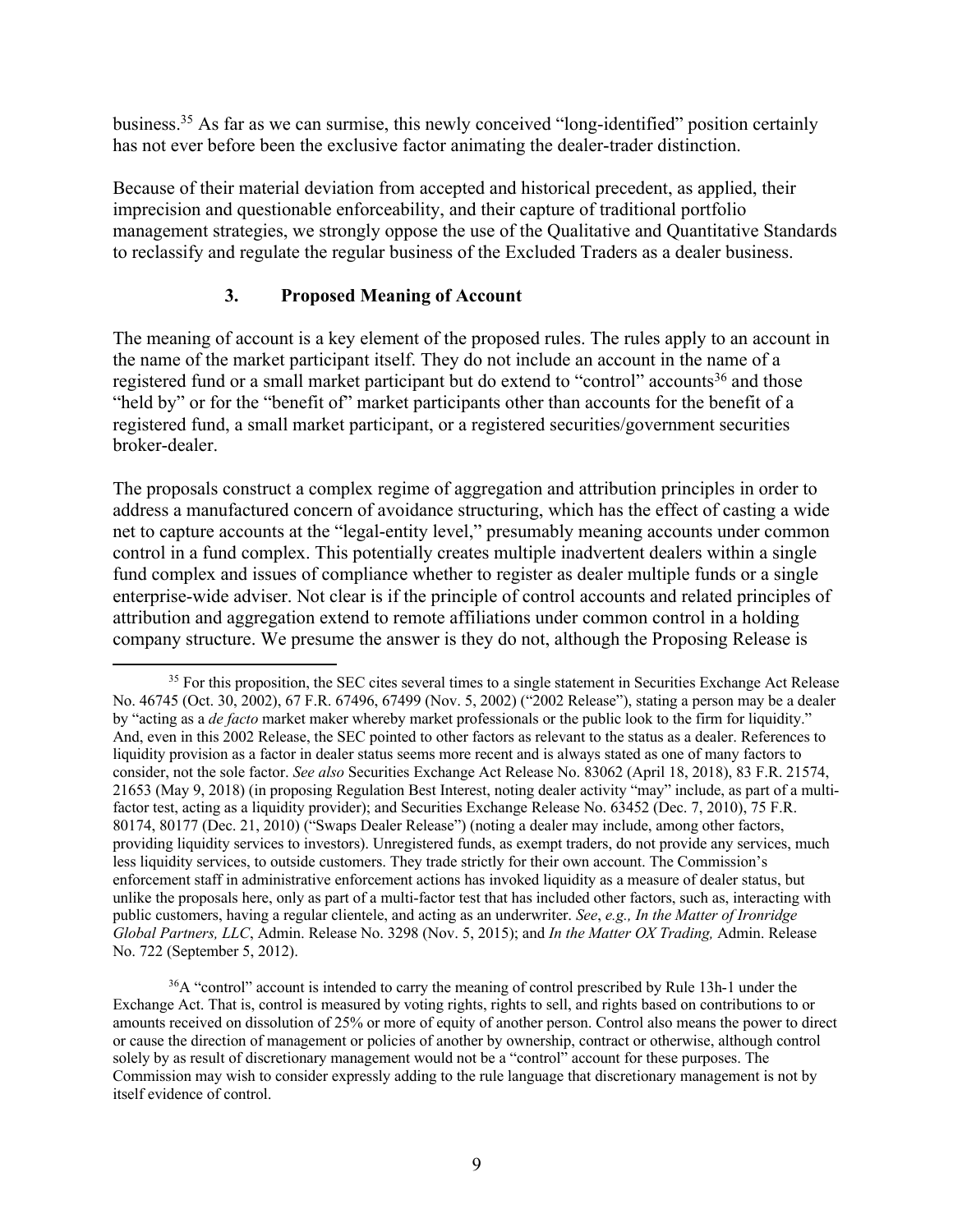unclear on the scope of control across a fund and portfolio-management organization. This should be clarified, including specifically if the construction of information barriers would sufficiently segregate portfolio management and trading across an enterprise.

Regardless of the granular application, the overly complicated attribution of dealer regulation to an organization of investment funds, advisers, general partners, and member managers under common control begs the general question why such a complicated scheme is needed to regulate a sector already subject to the oversight of the Commission, its examination program, extensive trade reporting requirements, and risk management protocols. For these reasons, we believe any account in the name and for the benefit of an Excluded Trader should be excluded entirely from the meaning of account to the same extent as a registered fund and a small market participant.

# **II. UNREGISTERED FUNDS AND THEIR ASSET MANAGERS**

## **A. Dealer-Trader Precedent**

On one hand, the Company Act identifies the regular business of an investment fund (registered or unregistered) as "any issuer which is or holds itself out as being engaged primarily ... in the business of investing, reinvesting, or trading in securities."<sup>37</sup> The Company Act expressly recognizes the distinct business of a dealer by excluding it from registration and regulation, even though dealers own, hold, and trade in securities, as captured by the Company Act definitions of investment company.38

On the other hand, registered and unregistered investment funds have not heretofore been regulated as dealers under the Exchange Act in reliance on the trader exclusion in recognition of their regular businesses as investment funds as provided by the Company Act. In short, Congress recognizes the distinct and separate businesses of a fund and a dealer under the Company Act and the Exchange Act, distinctions that have operated for over 80 years. Indeed, we are not aware of any enforcement or administrative actions that have found any *bona fide* fund to also be a dealer and the SEC cites to none. Thus, contrary to implications in the Proposing Release that the trader exclusion applies solely to an "ordinary investor"39 or to "ordinary traders,"40 the Company Act envisions investment funds as securities traders, even active ones, that more than "routinely" invest, reinvest, own, hold, and trade in securities for their own accounts. The Commission also has recognized as much by not only preserving the trader exclusion for

<sup>40</sup>*Id.* at 23059

 $37\,15$  U.S.C.  $\&80a-3(a)(1)(A)$ . The Company Act also prescribes an asset test to capture issuers in the business of "investing, reinvesting, owning, holding, or trading in securities, and [owning] . . . investment securities having a value exceeding 40 per centum of the value of [the] issuer's total assets (exclusive of Government securities and cash items) on an unconsolidated basis." 15 U.S.C. §80a-3(a)(1)(C).

<sup>&</sup>lt;sup>38</sup> Dealers are excluded from the Company Act to the extent they are "primarily engaged in the business of underwriting and distributing securities issued by other persons, selling securities to customers . . . and acting as market intermediary [*i.e.,* market maker or dealer], or any one or more of such activities, whose gross income normally is derived principally from such business and related activities." 15 U.S.C. §80a-3(c)(2).

<sup>39</sup>Proposing Release at 23058.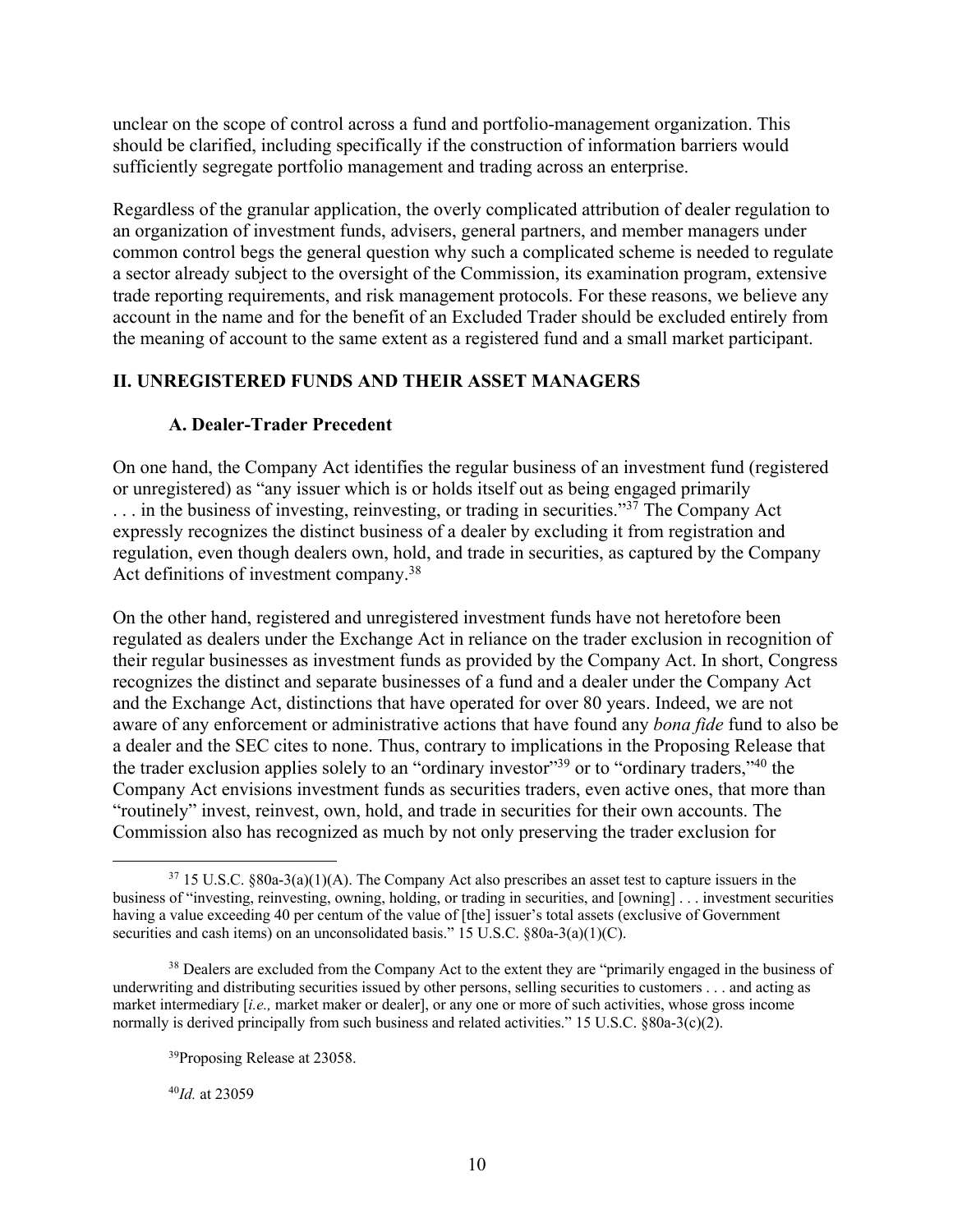registered funds under the proposals but also previously acknowledging that unregistered funds structured as hedge funds are excluded traders.

That is, in 1992 the SEC staff reviewed the activities of hedge funds in response to a request from Congress concerning their regulatory treatment and the potential systemic market risk posed by their size and the scope of their securities trading.<sup>41</sup> The Markey Letter noted that hedge funds do not typically register with the SEC as dealers in reliance on the trader exclusion that distinguishes traders from dealers, even though traders buy and sell securities for their own accounts like dealers. The Markey Letter also cited to the Commission's authority over large traders as having the potential to enhance the market transparency of hedge-fund trading, thus rendering consideration of their dealer status unnecessary.

In our personal practice over the years, we have addressed from time to time the trader exclusion in response to securities and bank regulatory queries for certain private and bank-sponsored funds, distinguishing the fund as trader from a securities dealer based on recognized indicia of a regular dealer business enunciated in a line of SEC and SEC staff positions. Guided by the SEC and its staff, the "in the business" and "regular business" elements of the dealer definition mean that "dealers normally have a regular clientele, hold themselves out to the public as buying or selling securities at a regular place of business, have a regular turnover (or participate in the distribution of new issues), and generally transact a substantial portion of their business with investors (or, in the case of dealers who are market makers, principally trade with other professionals)."42 The intent to engage in a fund business, and not a dealer business, has guided the fund sector for nearly a century to confirm fund portfolio management and trading appropriately belong under the trader exclusion and within the regulatory prescriptions of the Company Act and the Advisers Act. Particularly troubling, however, is the Commission's apparently unburdened disregard of this precedent and custom as applied to the Excluded Traders to establish liquidity based on trading strategies as a single element, *per se* test of dealer status unsupported by historical interpretative positions or clear legislative intent.

## **B. Business Intent**

The business intent of unregistered funds and their asset managers should put to rest any perception portfolio management and trading should be treated functionally as a dealer business.

<sup>41</sup>*See* Letter from Richard C. Breeden, Chairman, Securities and Exchange Commission, to Edward J. Markey, Chairman, Subcommittee on Telecommunications and Finance, Committee on Energy and Commerce, U.S. House of Representatives (June 12, 1992) (the "Markey Letter").

<sup>42</sup> 2002 Release, *supra*, note 35 at 67499. *See also* 15 U.S.C. 78c(a)(38) (statutory text includes holding out as willing to buy and sell securities in market maker definition); Swaps Dealer Release, *supra* note 35 at 80178 ("both the 'security-based swap dealer' definition and the dealer-trader distinction in part turn on whether a person holds itself out as a dealer"); *Acqua Wellington North American Equities Fund, Ltd.*, **SEC No-Action Letter** (pub. avail. July 11, 2001) (setting forth multi-factor characteristics of a dealer); *Fairfield Trading Corp*, SEC No-Action Letter (pub. avail. Jan. 10, 1988); *Continental Grain Company*, SEC No-Action Letter (pub. avail. Nov. 6, 1987); *Louis Dreyfus Corporation*, SEC No-Action Letter (pub. avail. July 23, 1987); and *National Council of Savings Institutions*, SEC No-Action (pub. avail. July 27, 1986) (stating "[a]s a general matter, a trader does not handle other people's money or securities; he does not hold himself out as being willing to buy and sell securities for his own account on a continuous basis").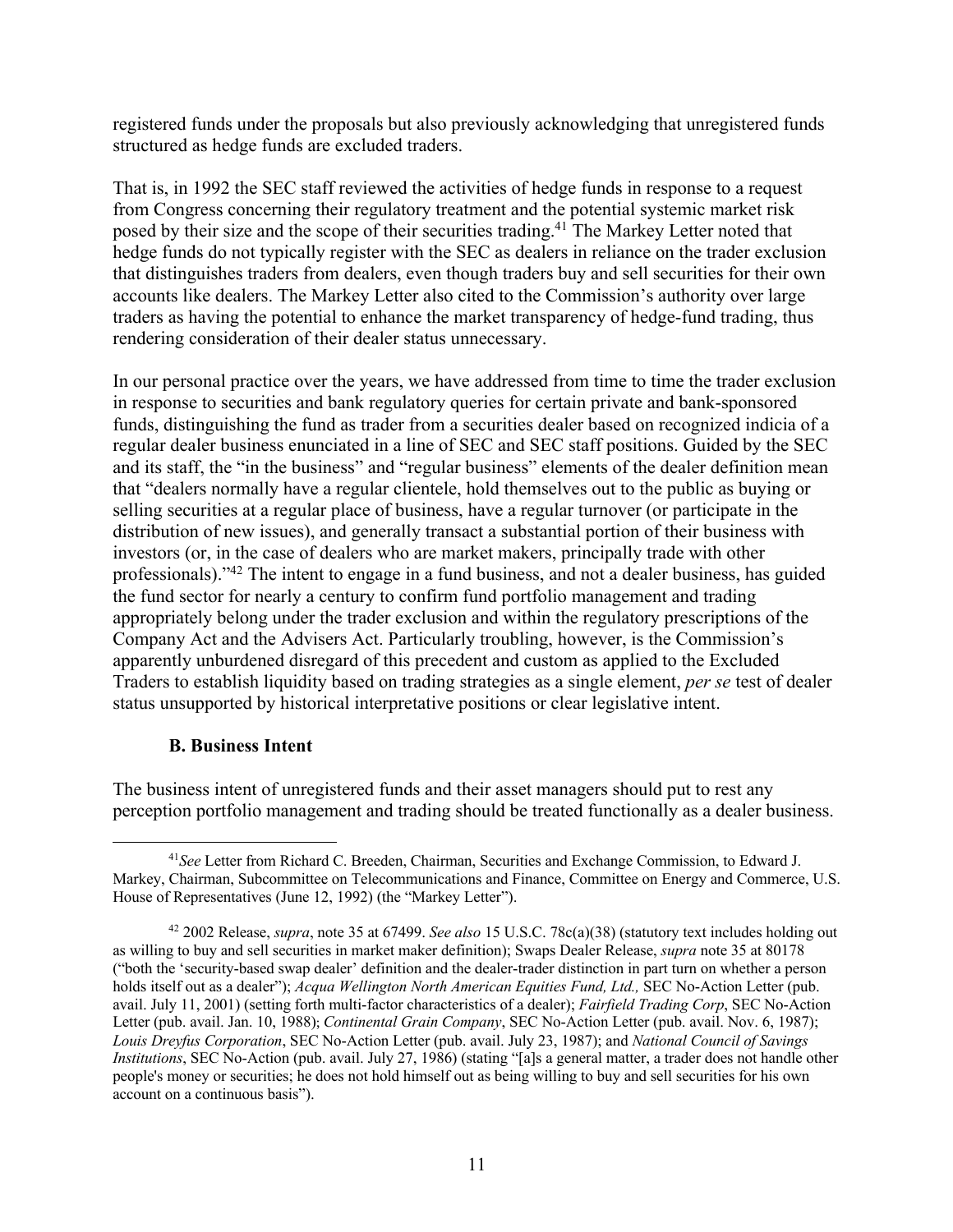Fundamentally, the business of an unregistered fund is the pooling of investor capital for purposes of managing a portfolio of securities by investing, reinvesting, owning, holding, and trading in securities for the fund's account, all envisioned by the Company Act. Some unregistered funds issue redeemable securities allowing investors to periodically put their interests back to the fund for a proportional share of the fund's net-asset value. Unregistered funds have no employees. Rather they are controlled by management companies that are registered as investment advisers with, and under the oversight and examination authority of, the SEC pursuant to the Advisers Act. Investors invest in funds, registered or unregistered, based on material disclosures of the fund's business intent to invest and trade in securities as a fund consistent with well-articulated investment objectives and investment guidelines to be carried out by the fund's investment adviser.

A dealer business is not managed by an external manager, does not pool investor capital to be deployed consistent with investment management guidelines, and does not issue redeemable puts to its shareholders. In short, the clear expectations of investors, when subscribing to interests in an unregistered fund, are they are obtaining a proportionate interest in the underlying assets of the fund consistent with well-articulated investment guidelines and investment management policies, consistent with the fund's regular business of investing, reinvesting, owning, holding, and trading in securities. Fund investors have no expectation they are investing in a dealer business subject to an entirely separate regulatory regime that would be in material conflict with the effective management of the fund's assets.

Congress deregulated a class of funds that it believed should not be subject to the Securities Act of 1933 ("Securities Act")<sup>43</sup> or the Company Act. The Company Act's fund exclusions, however, extend beyond those for private funds relying on Sections  $3(c)(1)$  or  $3(c)(7)$  and include bankcollective and common investment trusts (regarded as viable alternatives to mutual funds in the qualified plan marketplace) under exclusions in Section 3(c)(3) and Section 3(c)(11) to the extent the funds are "maintained by a bank."44 The SEC should consider clarifying if bank-related funds are "accounts" for purposes of the proposed rules and therefore intended or not intended to be captured as dealers.45 Of course, extending a blanket exclusion to all unregistered funds would resolve difficult jurisdictional issues over banks exempt in their own right from Section 3(a)(5) and their fiduciary and trust accounts, as well as preserve Congress' deregulatory intent for all unregistered funds.

<sup>&</sup>lt;sup>43</sup> Private funds rely on the private offering exemption in Section  $4(a)(2)$  of the Securities Act [15 U.S.C.  $\frac{\zeta}{27d(a)(2)}$ , thus limiting their offerings to accredited investors or qualified purchasers, depending on the structure of the fund. Other unregistered funds, such as bank collective investment funds, are tax-exempt funds that offer interests in exempt offerings in reliance on Section 3(a)(2) of the Securities Act. *See* 15 U.S.C. 77c(a)(2).

<sup>44</sup> *See* 15 U.S.C. §80a-3(c)(3) and §80a-3(c)(11).

<sup>&</sup>lt;sup>45</sup> Possibly in anticipation of the broad reach of the proposed rules, the SEC asked if an account held in the name of a bank should be expressly excluded from the account definition. Proposing Release at 23076. Although banks, when acting as a fiduciary or a trustee on behalf of an account, are not dealers when buying and selling securities for the account [15 U.S.C.  $\frac{878c(a)(5)(C)(ii)(II)}{I}$ , the proposed rules are not clear if the fiduciary/trustee account itself is intended to be captured. The meaning of "account" under the proposed rules seems to capture banksponsored collective/common investment trusts as "accounts" that would not independently qualify for the bankdealer exclusions prescribed by Section  $3(a)(5)(C)$  of the Exchange Act or an exclusion from the proposed rules.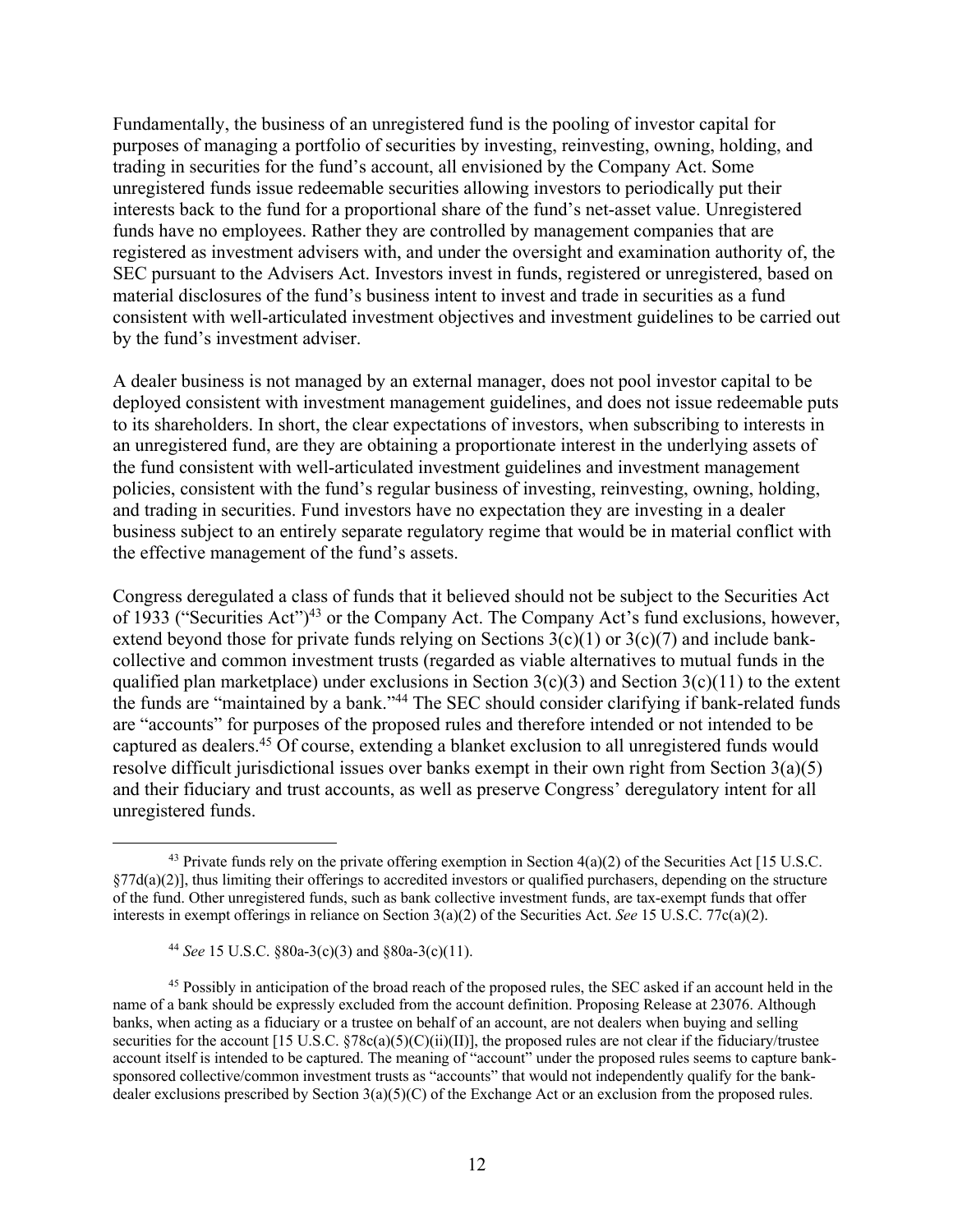If adopted in their current form, the proposed dealer rules would preserve the trader exclusion only for registered funds, even though both registered and unregistered funds perform some of the same portfolio management and trading strategies potentially captured by the proposed Qualitative and Quantitative Standards. The Commission makes this distinction because registered funds are regulated by the Company Act, and unregistered funds are not.<sup>46</sup> Aside from the questionable relevance of the Company Act's corporate governance and shareholderprotection provisions to market structure, much of the Company Act's regulatory benefits cited by the Commission extend to the unregistered fund sector by operation of the Advisers Act's prudential and codified regulations pertaining to custody, conflicts of interest management, and annually updated compliance policies.<sup>47</sup> To the extent that unregistered funds are not subject to the Company Act's leverage and capital-structure restrictions, Congress expressly intended this deregulatory result in 1940 and again in 1996 – a legislative intent that should not be undermined by a system of back-door dealer regulation proposed by Rule 3a5-4 and Rule 3a44-2.

# **IV. CONCLUSION**

The dealer rule proposals are not carefully tailored to achieve their stated goals of transparency, stability, integrity, resiliency, and investor protection in the Treasury and equity markets, as conceded by the Commission. As applied to the Excluded Traders, the proposed rules would be duplicative, conflicting, and costly, without achieving the stated goals or enhancing market stability. Importantly, they reorder in significantly detrimental ways segments of the portfoliomanagement sector. There is a reason that business intent has, in part, predominantly animated the dealer-trader distinction for nearly a century. It is because it still matters. The portfolio management and trading sector has relied on business intent to legally organize portfolio trading functions and to comply with separate regulatory regimes consistent with the dealer-trader distinction since inception of the Exchange Act and the Company Act six years later. The advent of automated, algorithmic, and high-frequency trading and a single test of perceived liquidity based on trading strategies should not change this longstanding reality.

For the reasons discussed herein, the proposed rules should not be applied to the Excluded Traders in their current iteration and their historical reliance on the trader exclusion should be preserved to the same extent as a registered fund.

\* \* \* \* \* \*

<sup>46</sup> Proposing Release at 23057.

<sup>47</sup> *See id.* at 23063.